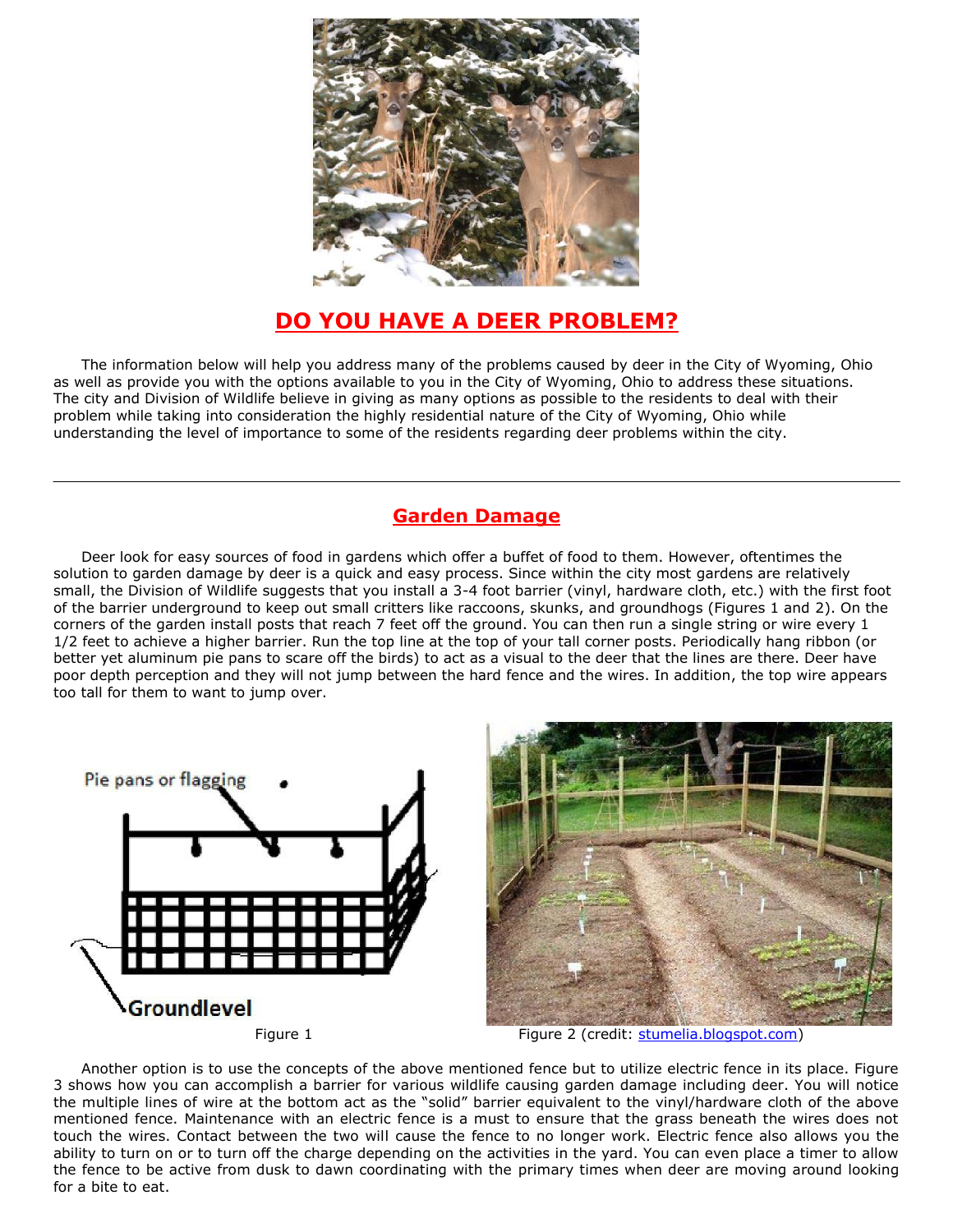

Figure 3

#### **Landscape Damage**

Deer looking for a bite to eat will often find your landscaping a palatable option. Oftentimes using the "peanut butter fence" technique (Figures 4 and 5) will go a long way to keeping deer off of the plants you work so hard to maintain. The "peanut butter fence" is an electric fence wire strung about 2  $\frac{1}{2}$  feet off of the ground with a piece of foil or aluminum flashing wrapped over the line with peanut butter smeared on it. When the deer approaches the landscaping, the smell of the peanut butter attracts the deer to lick it thereby giving a non-lethal shock to the deer on their tongue. Simply using an electric fence wire without the peanut butter "flags" will typically not work since the hair on deer is hollow thereby acting as an insulator for the deer and not allowing the shock to be fully felt. As soon as the deer start eating a particular plant (or better yet in anticipation as particular plants begin to grow), install the "peanut butter fence" around that section of landscaping. Because various plants will grow/bloom at different times of the year, you will need to move the "peanut butter fence" to the area the deer are browsing at that particular time of year. The parts for this technique can usually be purchased at farm supply stores such as Tractor Supply Company or online at [www.premier1supplies.com.](http://www.premier1supplies.com/) If you are putting this up as a permanent barrier it is suggested to use three lines as shown in Figure 5.

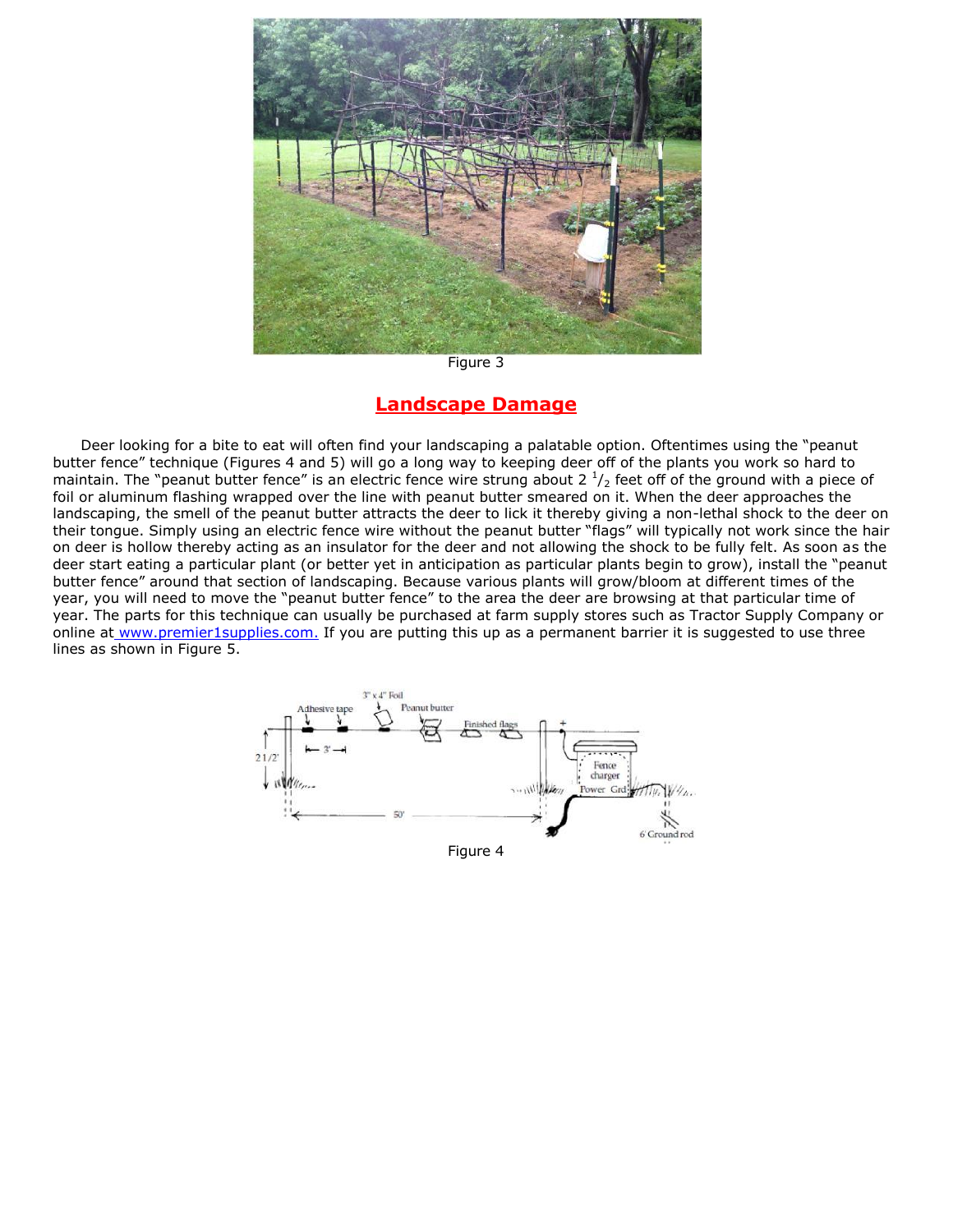

Figure 5

Another technique is to use various sprays to deter the deer from eating your plants. Keep in mind that if a deer is hungry enough and the deterrent is not strong enough, they may still eat your plants. In addition you will need to reapply to the particular plant they are eating several times to get the deer to stop eating it or as rain/water rinses the product off the plant. You can also use ground cayenne pepper obtained at a bulk food store to deter deer from plants. Spray the plants with some water and then generously dust the plants with the cayenne pepper. The hotter you make the plant the less likely the deer will eat it. A list of several products on the market can be found in the Division of Wildlife publication

[http://wildlife.ohiodnr.gov/portals/wildlife/pdfs/publications/wildlife%20management/pub138.pdf.](http://wildlife.ohiodnr.gov/portals/wildlife/pdfs/publications/wildlife%2520management/pub138.pdf) It may also be a good idea if you grow your own garden to plant some hotter pepper plants such as habanero or some of the ghost peppers. You can harvest, dry, and grind them for your own homemade pepper spray. This will be much hotter than the cayenne pepper and will do a better job of deterring the deer.

Finally, in areas where you regularly have deer causing damage it is recommended to choose plants that tend to be less palatable to the deer. There are several decorative ornamentals that fit in this category. A list of some common plants to select can be found in the Division of Wildlife publication [http://wildlife.ohiodnr.gov/portals/wildlife/pdfs/publications/wildlife%20management/pub138.pdf.](http://wildlife.ohiodnr.gov/portals/wildlife/pdfs/publications/wildlife%2520management/pub138.pdf) Keep in mind that there is no plant that deer "will never eat". If a deer is hungry enough they will even eat plants that are hard to chew and digest or that tastes bad. However, at times this is all it takes for the deer to go looking for some better food elsewhere.

## **Tree Rubbing Damage**

Tree rubbing (often called buck rubs) occur when either a buck is shedding the "velvet" off of their antlers or they are marking territory. There are three easy ways to address tree rubbing. The first (figure 6) is to install a fence around the tree(s) you want to protect. A good rule of thumb is to have the fence 3-4 feet away from the trunk of the tree. You can also elevate the fence several inches to make it easy to maintain the grass for aesthetic purposes. Also, making the mulch bed the same distance away from the trunk will help make maintenance of the area much easier for you. The second (figure 7) is to install a triangle of posts around the trunk of the tree. Male deer will typically not rub their antlers on metal, but if they do the rubbing will be on the post and not your tree. Both of these techniques are only needed from September  $1<sup>st</sup>$  to January 31<sup>st</sup> and can be removed the remainder of the year.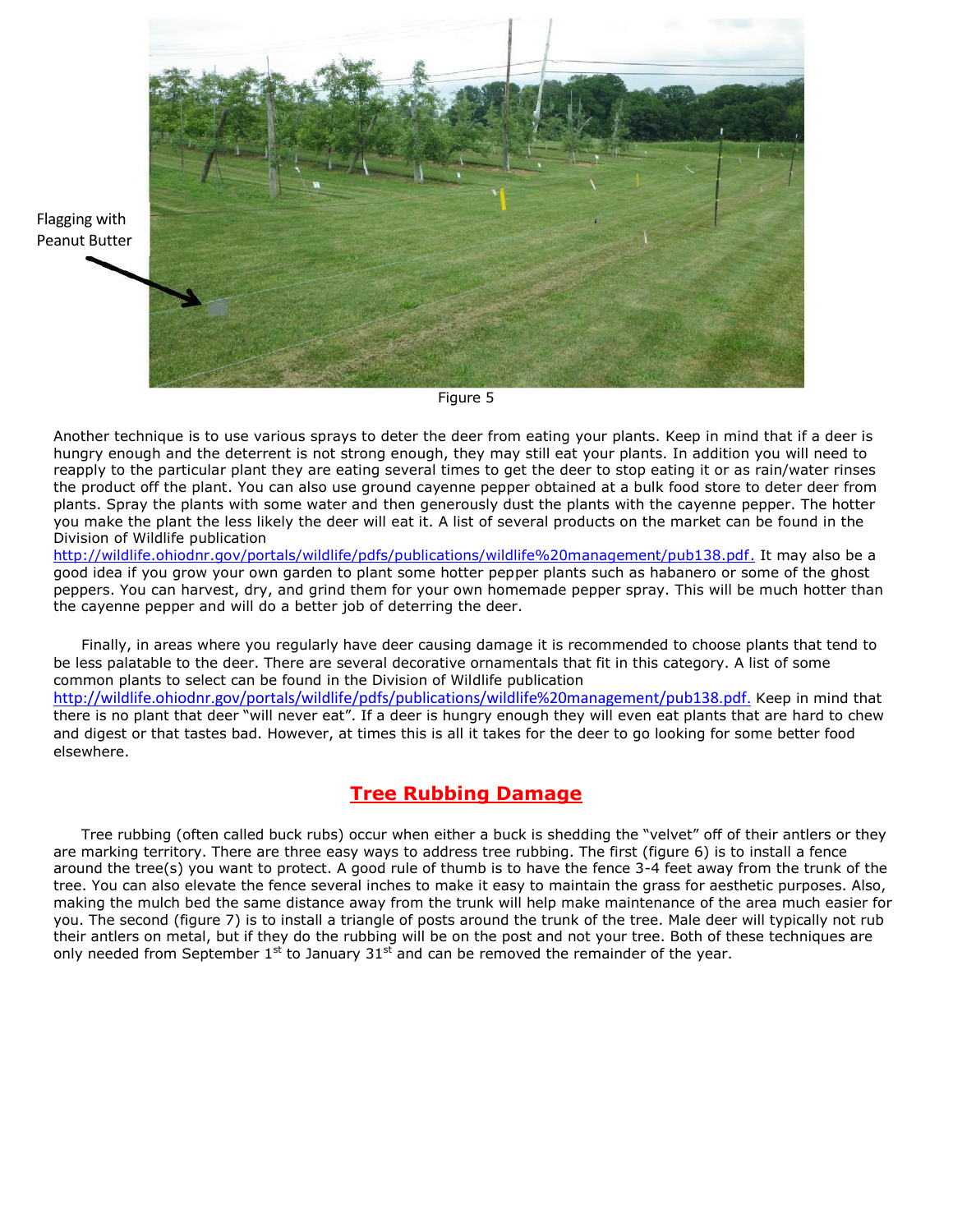



The third technique is to use rigid tree bark protectors (Figures 8 and 9) which you can purchase at any home improvement store or by doing a quick search online. Usually using protectors rather than wrappings will provide better results. Use these from where the trunk of the tree meets the ground up about 4 feet. These protect the tree if the deer would attempt to rub on it. In addition, this technique offers trees (especially young trees) protection from squirrels, rabbits, and rodents from chewing the bark which can kill the tree as well. If you use this method, it is recommended to keep the tubing on from at least October  $1^{st}$  to April  $1^{st}$ . However, these can be left on year round if you wish. Once the tree begins to outgrow the tree bark protector, usually when the tree reaches 4 inches in diameter, make sure to remove it so that it doesn't harm the tree as the tree grows. By that time the tree will be large enough that most deer will avoid rubbing the it.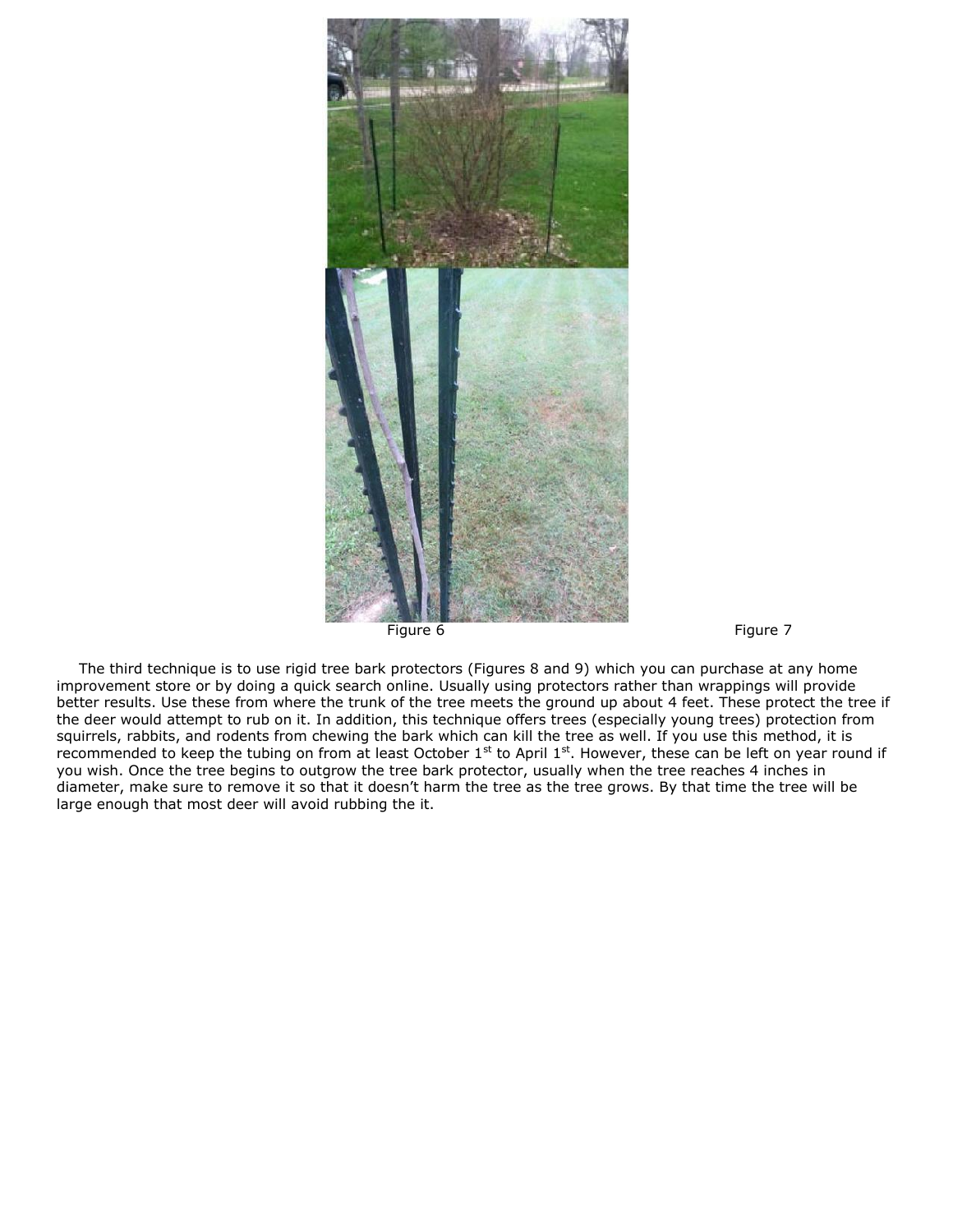

## **Deer Vehicle Accidents**



The best way to avoid deer collisions with your vehicle is to be watchful not only for deer crossing the road but also for the driver in front of you that may slam on the brakes to avoid hitting a deer. While deer can and will move throughout the day, their primary movement times are at sunrise and sunset. Particular attention should be paid during the peak breeding season in October and November as well as the peak birthing season from April to June. These are the times you should be extra vigilant in watching for deer along roadways. While hitting a deer can cause serious damage to your vehicle, you run a better chance of injuring yourself or someone else by swerving off of the road. Therefore, it is

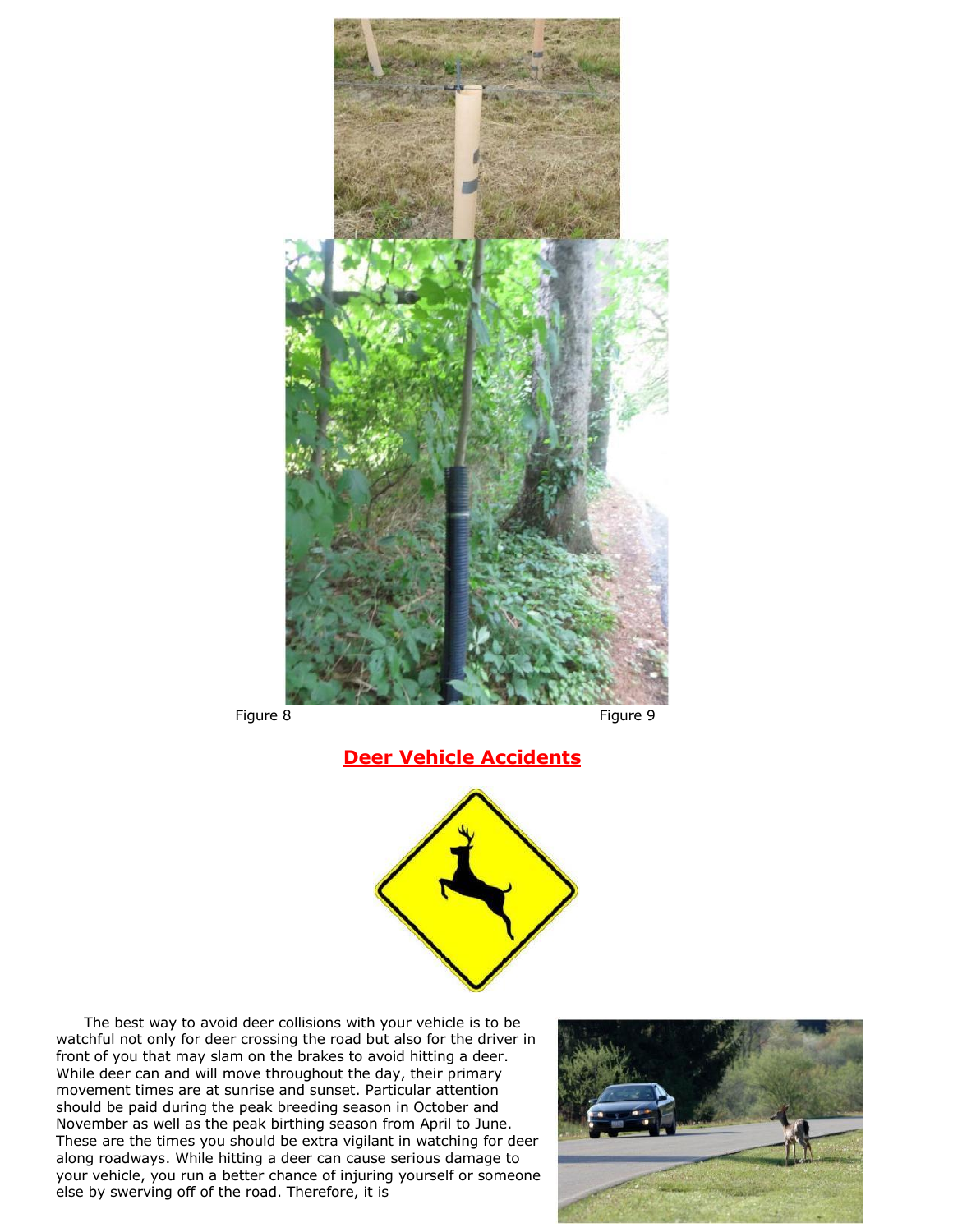recommended to slow down if you see a deer crossing the road in front of you. If you need to quickly stop to avoid hitting a deer, hit your brakes while maintaining your vehicle in the lane in which you are driving. Remember, deer crossing signs are only placed in areas throughout the city that have been identified as areas where deer regularly cross the road. However, deer can cross in front of you on any road throughout the city.

### **Aggressiveness**

While deer most times appear to be gentle animals, you must remember that they are wild animals that can be unpredictable. You should always give wild animals their space. If they feel threatened they can easily cause injuries to humans or pets. If you notice a deer approaching you, make noise and wave your hands so that the deer knows you

are there. If the deer continues to approach you, get inside and contact the City of Wyoming Police Department at **513.821.0141**.

If you let pets outside, you should always scan the area prior to letting your pet out to ensure no deer are in the yard. Even dogs contained within a buried electric fence will chase after a deer potentially putting the pet at risk of getting hit by a car or getting lost. This is specifically important during the time of the year when does have fawns (May-July). Occasionally, a doe may perceive your dog as a threat to the fawn and may injure the dog while trying to protect the fawn from the perceived threat.

However, oftentimes normal deer behavior is confused with a deer acting aggressive. A normal deer reaction is to stomp the ground when they are unsure if something is a threat or not. It is not uncommon to walk outside only to find a deer in the yard. You immediately stop often worried if the deer is a threat. As you stand still the deer will stomp the ground to try and get you to move to determine if you are a threat. As mentioned above, make noise and wave your hands so that the deer knows you are there. The deer should within a few seconds and with the



flickering of its tail, turn and leave the area. Keep in mind that deer in cities regularly see and hear people and that it is not uncommon for urban deer to not run away when they see a person.



### **Lyme Disease**

Lyme disease is often a concern for residents. Lyme disease is transmitted to humans through the bite of infected blacklegged ticks. While the more common ticks encountered by people are the American dog ticks, only the blacklegged ticks can transmit Lyme Disease. One advantage of living in a city is that in most cases lawns are well manicured. Ticks tend to prefer areas of taller grass so maintaining your yard for shorter grass will help in deterring ticks from using your property. Deer are not directly involved with Lyme disease transmission. However, they are the preferred host of the adult blacklegged tick. If you happen to get a tick embedded on you, don't panic. The following will assist you in removing it.

#### **How to remove a tick**

#### [\(http://www.cdc.gov/lyme/removal/index.html\)](http://www.cdc.gov/lyme/removal/index.html))

- 1. Use fine-tipped tweezers to grasp the tick as close to the skin's surface as possible.
- 2. Pull upward with steady, even pressure. Don't twist or jerk the tick; this can cause the mouth-parts to break off and remain in the skin. If this happens, remove the mouth-parts with tweezers. If you are unable to remove the mouth easily with clean tweezers, leave it alone and let the skin heal.
- 3. After removing the tick, thoroughly clean the bite area and your hands with rubbing alcohol, an iodine scrub, or soap and water.
- 4. Dispose of a live tick by submersing it in alcohol, placing it in a sealed bag/container, wrapping it tightly in tape, or flushing it down the toilet. Never crush a tick with your fingers.

Avoid folklore remedies such as "painting" the tick with nail polish or petroleum jelly, or using heat to make the tick detach from the skin. Your goal is to remove the tick as quickly as possible--not waiting for it to detach.

#### **Follow-up**

If you develop a rash or fever within several weeks of removing a tick, see your doctor. Be sure to tell the doctor about your recent tick bite, when the bite occurred, and where you most likely acquired the tick.